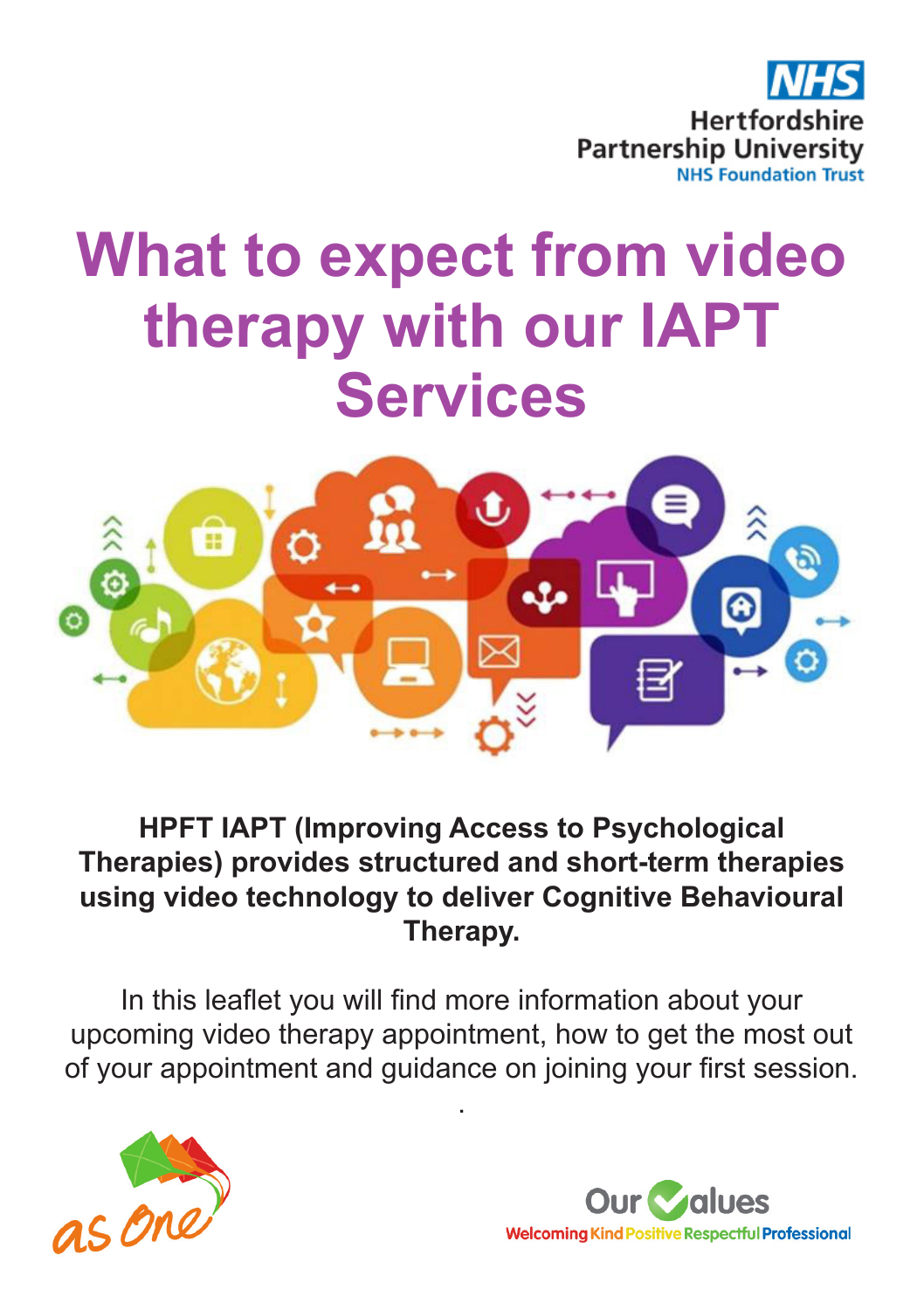#### **Who are we?**

Hertfordshire Partnership University NHS Foundation Trust (HPFT) provides access to primary care psychological therapy services through Hertfordshire Wellbeing and Health in Mind (Mid Essex IAPT). Hertfordshire Wellbeing and Health in Mind are part of the NHS Improving Access to Psychological Therapies (IAPT) initiative, offering free and confidential talking therapy and practical support for Hertfordshire and Mid Essex residents.

## **What is Cognitive Behavioural Therapy?**

Cognitive Behavioural Therapy is a talking therapy which aims to target mental health difficulties by exploring the relationship between thoughts, feelings, behaviour and physical reactions. CBT is a structured therapy with weekly sessions.

### **What is video therapy?**

Video therapy is the same as in-person therapy but it is delivered virtually via a video-conferencing platform such as Microsoft Teams. Video therapy can be easily accessed remotely from the comfort of your own home. During sessions you will see your therapists regularly online where you will be able to meet with them in confidence. This could be one-to-one or in a group.

"At first I was cautious of starting treatment remotely, I thought it wouldn't work or wouldn't have the same effect. However, I was wrong, my therapist listened to me and we worked through things brilliantly, just as well as if she was sitting next to me"

Microsoft Teams also provides additional features that will enhance your therapeutic experience and support collaborative working including screen sharing which will allow your therapist to share worksheets and exercises with you.

### **How do I join my first appointment?**

Your therapist will send you an email with a link to join Microsoft Teams (a video-conferencing platform) before your first session. Click on the blue link to join your session. Please read our 'How to use MS Teams' guide on our website for further support: **www.hpft-iapt.nhs.uk/service/faq**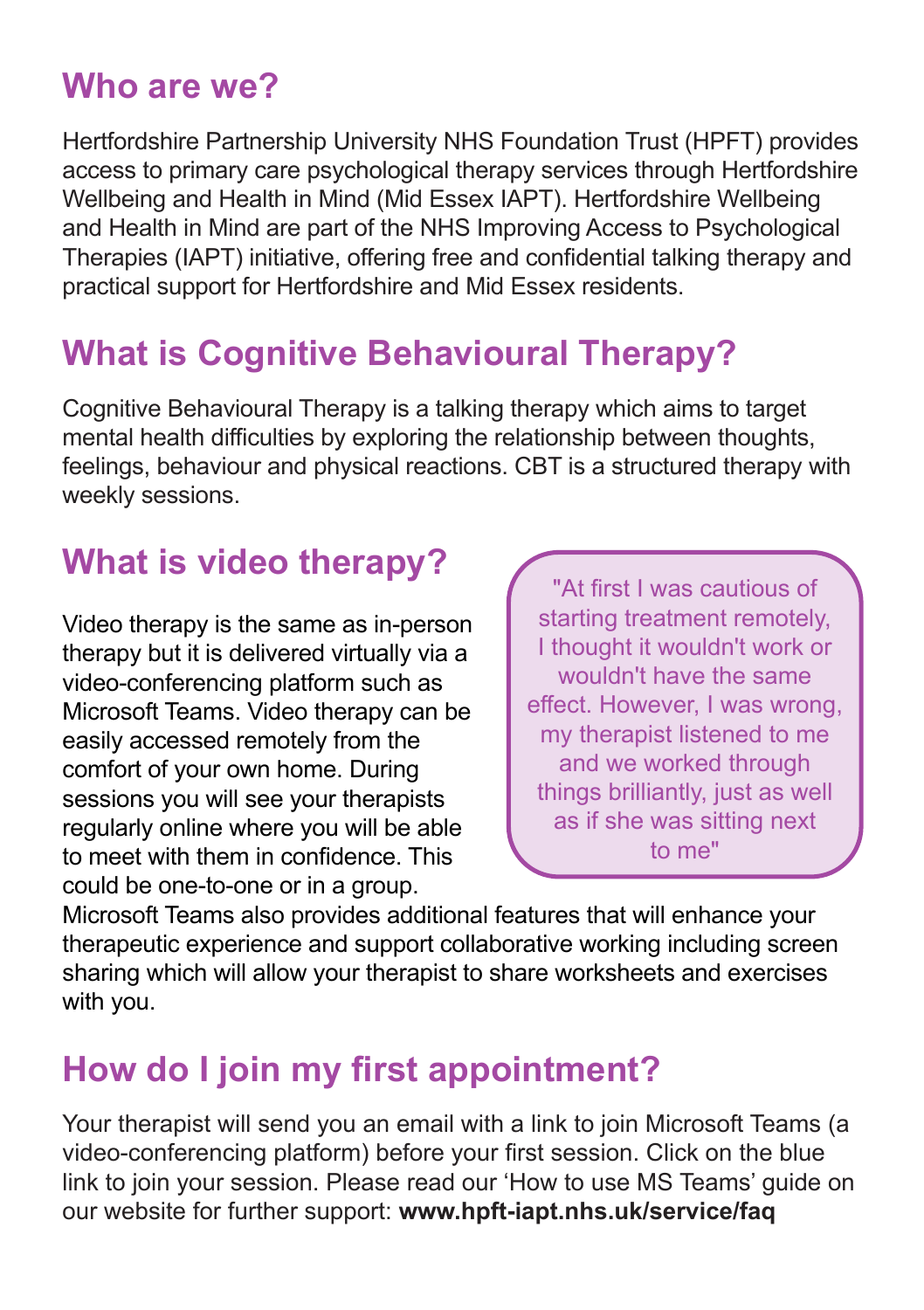#### **How do I get the most out of video therapy?**



 Have a digital device such as a smart phone, tablet or laptop with good signal and internet connection.



Find a quiet and confidential space – your session cannot take place if you are driving or in a noisy, public place.



Use headphones with a microphone to improve sound quality and minimise disruption from other noises.

- It is helpful to have a reasonable sized screen so you can see documents that your therapist shares with you clearly.
- Keep a notebook and pen nearby to make notes during your appointment.
- Have your phone ready as a back-up communication device.
- Dress and behave as though you are in the same room as your therapist.

#### **Where to find additional technical support?**

The 'how-to' mini-series on our website includes information on how to solve common problems on Microsoft Teams to support you to access your video therapy appointment with ease. Topics covered include how to join a session on Microsoft Teams, basic and advanced troubleshooting: **www.hpft-iapt.nhs.uk/resources-and-self-help/how-videos** 

### **How to get urgent help**

If you feel at risk of harming yourself, please contact your GP for an emergency appointment.

- If you need someone to talk to, you can make a free call to the Samaritans on **116 123** or email them at **jo@samaritans.org**
- If you are in a crisis call the Crisis Team on 111 and select Option 2 when prompted. In an emergency you can also visit A&E or call **999**